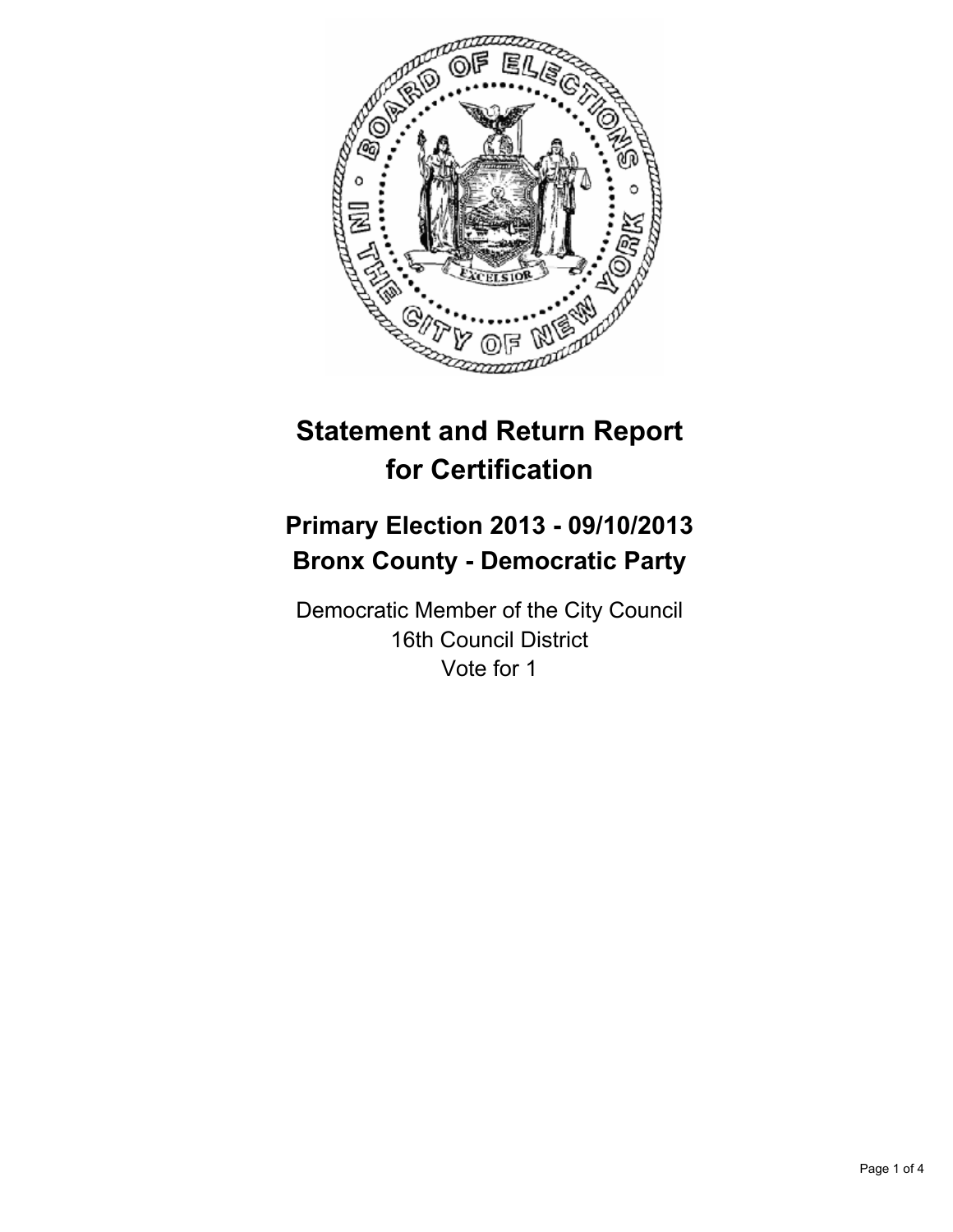

# **Assembly District 77**

| <b>EMERGENCY</b>       | 4     |
|------------------------|-------|
| ABSENTEE/MILITARY      | 117   |
| <b>FEDERAL</b>         | 0     |
| SPECIAL PRESIDENTIAL   | 0     |
| <b>AFFIDAVIT</b>       | 103   |
| PEDRO ALVAREZ          | 914   |
| <b>CARLTON BERKLEY</b> | 353   |
| VANESSA L. GIBSON      | 2,676 |
| DARYL L. JOHNSON       | 247   |
| NAAIMAT MUHAMMED       | 326   |
| <b>BOLA OMOTOSHO</b>   | 191   |
| CARLOS M. SIERRA       | 654   |
| <b>Total Votes</b>     | 5,361 |

### **Assembly District 79**

| <b>EMERGENCY</b>                   | 8        |
|------------------------------------|----------|
| ABSENTEE/MILITARY                  | 93       |
| <b>FEDERAL</b>                     | 0        |
| <b>SPECIAL PRESIDENTIAL</b>        | $\Omega$ |
| <b>AFFIDAVIT</b>                   | 95       |
| PEDRO ALVAREZ                      | 602      |
| <b>CARLTON BERKLEY</b>             | 204      |
| VANESSA L. GIBSON                  | 1,589    |
| DARYL L. JOHNSON                   | 508      |
| NAAIMAT MUHAMMED                   | 289      |
| <b>BOLA OMOTOSHO</b>               | 183      |
| CARLOS M. SIERRA                   | 435      |
| UNATTRIBUTABLE WRITE-IN (WRITE-IN) | 1        |
| <b>Total Votes</b>                 | 3,811    |

#### **Assembly District 84**

| <b>EMERGENCY</b>       | 0     |
|------------------------|-------|
| ABSENTEE/MILITARY      | 15    |
| <b>FEDERAL</b>         | 0     |
| SPECIAL PRESIDENTIAL   | 0     |
| AFFIDAVIT              | 17    |
| PEDRO ALVAREZ          | 216   |
| <b>CARLTON BERKLEY</b> | 48    |
| VANESSA L. GIBSON      | 296   |
| DARYL L. JOHNSON       | 40    |
| NAAIMAT MUHAMMED       | 62    |
| <b>BOLA OMOTOSHO</b>   | 102   |
| CARLOS M. SIERRA       | 393   |
| <b>Total Votes</b>     | 1,157 |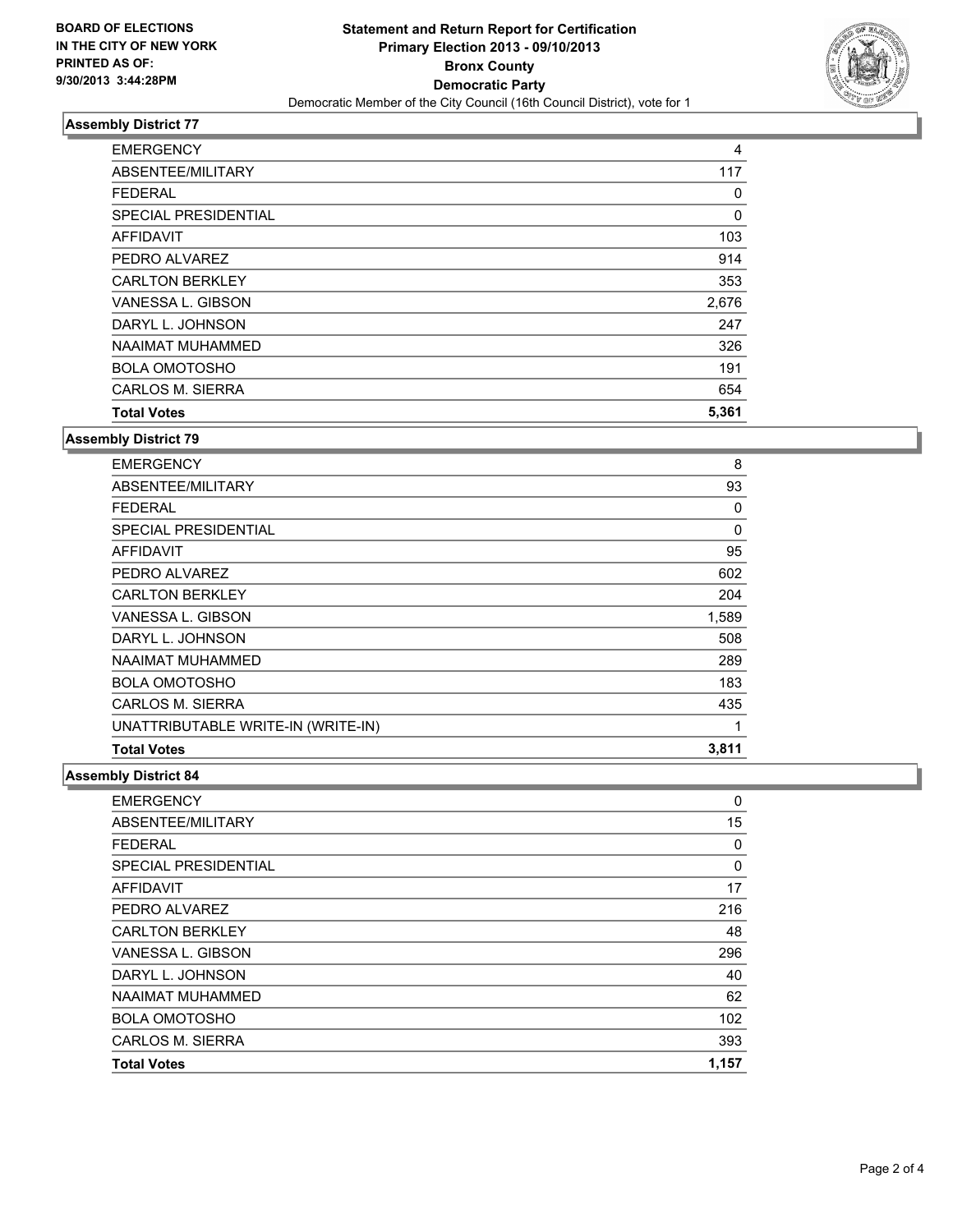

# **Assembly District 86**

| <b>EMERGENCY</b>        | 0        |
|-------------------------|----------|
| ABSENTEE/MILITARY       | 0        |
| <b>FEDERAL</b>          | 0        |
| SPECIAL PRESIDENTIAL    | 0        |
| AFFIDAVIT               | 0        |
| PEDRO ALVAREZ           | 0        |
| <b>CARLTON BERKLEY</b>  | 1        |
| VANESSA L. GIBSON       | $\Omega$ |
| DARYL L. JOHNSON        | 0        |
| NAAIMAT MUHAMMED        | $\Omega$ |
| <b>BOLA OMOTOSHO</b>    | 1        |
| <b>CARLOS M. SIERRA</b> | 1        |
| <b>Total Votes</b>      | 3        |